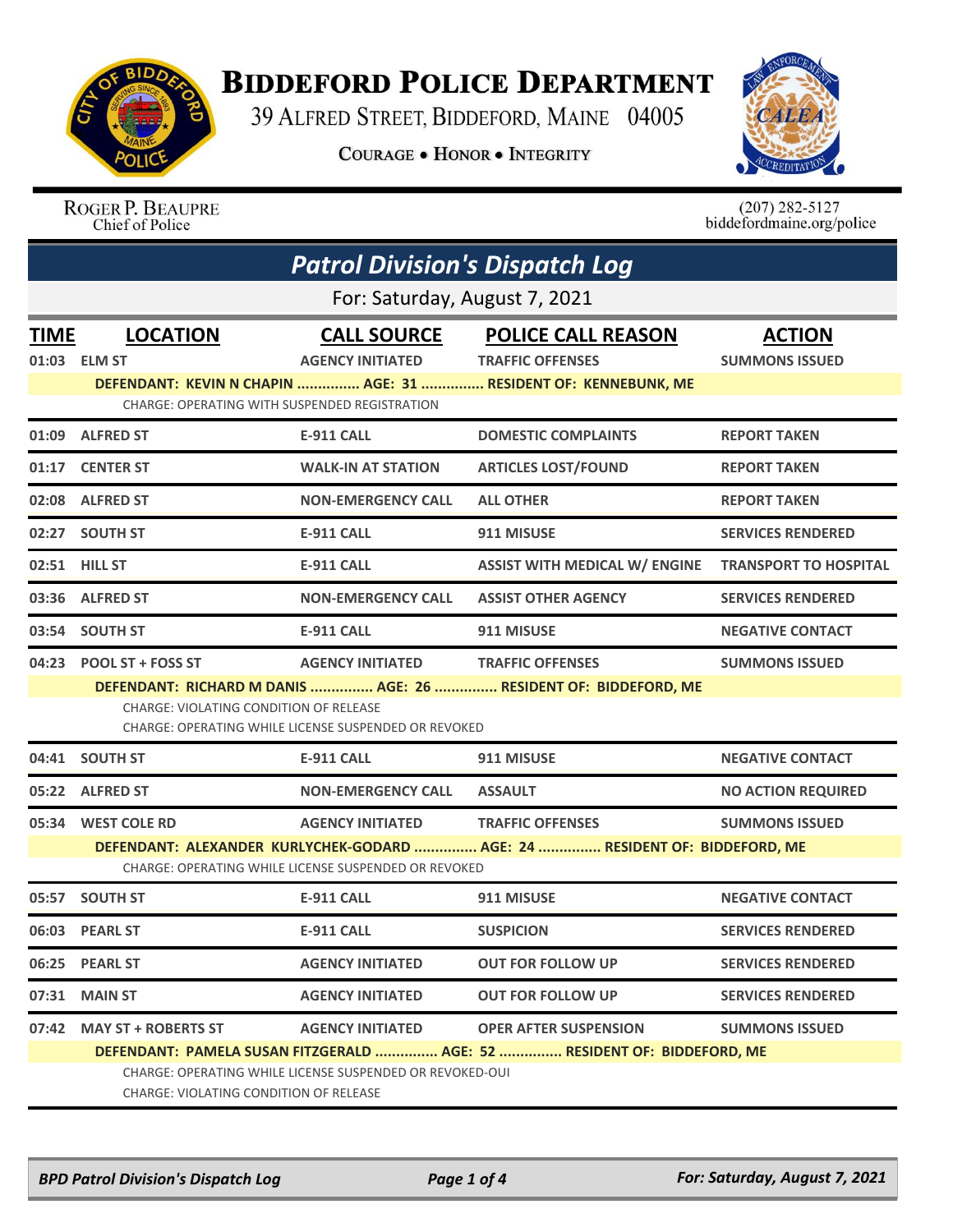**TIME LOCATION CALL SOURCE POLICE CALL REASON ACTION**

**07:46 ALFRED ST + LETELLIER LN AGENCY INITIATED EXPIRED REGISTRATION SUMMONS ISSUED**

**DEFENDANT: CHATHAM S MILLS ............... AGE: 23 ............... RESIDENT OF: NORTH WATERBORO, ME**

| CHARGE: FAILURE TO REGISTER VEHICLE |  |
|-------------------------------------|--|
|                                     |  |

|       | 07:49 ALFRED ST              | <b>AGENCY INITIATED</b>   | <b>ANIMAL COMPLAINT</b>            | <b>SERVICES RENDERED</b>     |
|-------|------------------------------|---------------------------|------------------------------------|------------------------------|
|       | 07:50 CLEAVES ST             | <b>NON-EMERGENCY CALL</b> | <b>THEFT</b>                       | <b>REPORT TAKEN</b>          |
|       | 07:59 ELM ST                 | <b>E-911 CALL</b>         | <b>DISTURBANCE / NOISE</b>         | <b>GONE ON ARRIVAL</b>       |
|       | 08:20 FORTUNES ROCKS RD      | <b>AGENCY INITIATED</b>   | <b>COMMUNITY ENGAGEMENT</b>        | <b>NO VIOLATION</b>          |
|       | 08:22 ACORN ST               | <b>NON-EMERGENCY CALL</b> | <b>BOLO</b>                        | <b>NEGATIVE CONTACT</b>      |
|       | 08:29 BEACH HOUSE LN         | <b>AGENCY INITIATED</b>   | <b>COMMUNITY ENGAGEMENT</b>        | <b>SERVICES RENDERED</b>     |
|       | 08:30 ELM ST                 | <b>E-911 CALL</b>         | 911 MISUSE                         | <b>SERVICES RENDERED</b>     |
| 08:31 | <b>BASKET ISLE</b>           | <b>E-911 CALL</b>         | <b>WATER EMERGENCY   OCEAN</b>     | <b>NO TRANSPORT</b>          |
|       | 09:46 GREENFIELD LN          | <b>AGENCY INITIATED</b>   | <b>ANIMAL COMPLAINT</b>            | <b>SERVICES RENDERED</b>     |
|       | 09:59 ALFRED ST              | <b>WALK-IN AT STATION</b> | <b>ARTICLES LOST/FOUND</b>         | <b>REPORT TAKEN</b>          |
|       | 10:20 PROSPECT ST            | <b>E-911 CALL</b>         | <b>CHECK WELFARE</b>               | <b>SERVICES RENDERED</b>     |
| 10:25 | <b>SHOPS WAY</b>             | <b>E-911 CALL</b>         | 911 MISUSE                         | <b>SERVICES RENDERED</b>     |
| 10:26 | <b>BIDDEFORD GATEWAY CTR</b> | <b>E-911 CALL</b>         | <b>DRUG</b>                        | <b>GONE ON ARRIVAL</b>       |
|       | 10:34 HIGH ST                | <b>NON-EMERGENCY CALL</b> | <b>VEHICLE CRASH - POLICE ONLY</b> | <b>REPORT TAKEN</b>          |
| 10:39 | <b>MAIN ST</b>               | <b>AGENCY INITIATED</b>   | <b>COMMUNITY ENGAGEMENT</b>        | <b>NO VIOLATION</b>          |
| 11:36 | <b>MAIN ST + WESTERN AVE</b> | <b>AGENCY INITIATED</b>   | <b>TRAFFIC OFFENSES</b>            | <b>WARNING ISSUED</b>        |
|       | 12:03 ALFRED ST              | <b>NON-EMERGENCY CALL</b> | <b>THREATENED SUICIDE</b>          | <b>REFERRED OTHER AGENCY</b> |
|       | 12:46 ALFRED ST              | <b>WALK-IN AT STATION</b> | <b>ASSIST WITH MEDICAL</b>         | <b>NO TRANSPORT</b>          |
|       | 13:01 ELM ST + UNION ST      | <b>NON-EMERGENCY CALL</b> | <b>PARKING COMPLAINT</b>           | <b>SERVICES RENDERED</b>     |
|       | 13:39 ALFRED ST              | <b>E-911 CALL</b>         | <b>FIGHTS</b>                      | <b>REPORT TAKEN</b>          |
|       | 13:39 ALFRED ST              | <b>E-911 CALL</b>         | <b>ALL OTHER</b>                   | <b>NO ACTION REQUIRED</b>    |
|       | 13:45 FORTUNES ROCKS RD      | <b>AGENCY INITIATED</b>   | <b>COMMUNITY ENGAGEMENT</b>        | <b>NO VIOLATION</b>          |
|       | 13:48 WEST ST                | <b>E-911 CALL</b>         | 911 MISUSE                         | <b>SERVICES RENDERED</b>     |
|       | 14:04 BEACH HOUSE LN         | <b>AGENCY INITIATED</b>   | <b>COMMUNITY ENGAGEMENT</b>        | <b>NO VIOLATION</b>          |
|       | 14:36 ALFRED ST              | <b>AGENCY INITIATED</b>   | <b>ANIMAL COMPLAINT</b>            | <b>SERVICES RENDERED</b>     |
| 14:58 | <b>MARINER WAY</b>           | <b>NON-EMERGENCY CALL</b> | <b>VEHICLE CRASH - POLICE ONLY</b> | <b>REPORT TAKEN</b>          |
|       | 15:04 HILLS BEACH RD         | <b>E-911 CALL</b>         | 911 MISUSE                         | <b>SERVICES RENDERED</b>     |
|       | 15:11 SHOPS WAY              | <b>NON-EMERGENCY CALL</b> | <b>ANIMAL COMPLAINT</b>            | <b>GONE ON ARRIVAL</b>       |
|       | 15:22 CUTTS ST               | <b>AGENCY INITIATED</b>   | <b>OUT FOR FOLLOW UP</b>           | <b>PAPERWORK SERVED</b>      |
|       | 15:48 UNION ST               | <b>E-911 CALL</b>         | <b>VEHICLE CRASH - POLICE ONLY</b> | <b>SERVICES RENDERED</b>     |
|       | 15:57 ELM ST                 | <b>AGENCY INITIATED</b>   | <b>OUT FOR FOLLOW UP</b>           | <b>SERVICES RENDERED</b>     |

*BPD Patrol Division's Dispatch Log Page 2 of 4 For: Saturday, August 7, 2021*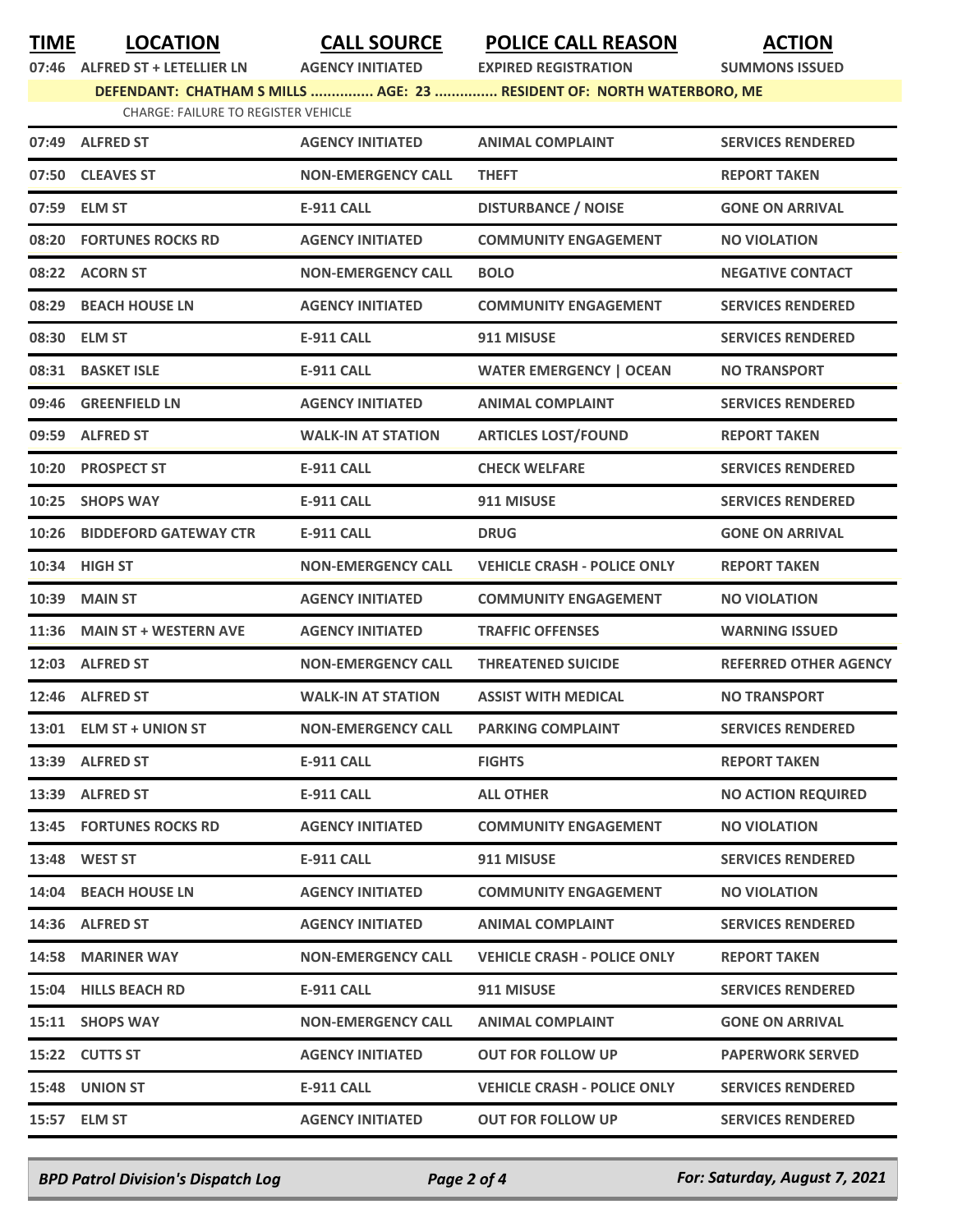**TIME LOCATION CALL SOURCE POLICE CALL REASON ACTION**

**16:30 CUTTS ST + AGEENCY INITIATED OUT FOR FOLLOWUP SUMMONS ISSUSED JD ............... AGE: 48 ............... RESIDENT OF: BIDDEFORD, ME** 

| DEFENDANT: JOSEPH JAMES ROBICHAUD |                                          |  |  |
|-----------------------------------|------------------------------------------|--|--|
|                                   | CHARGE: NEGOTIATE A WORTHLESS INSTRUMENT |  |  |

|       | 16:47 SEVENTH ST                                   | <b>NON-EMERGENCY CALL</b> | <b>PARKING COMPLAINT</b>                                         | <b>GONE ON ARRIVAL</b>       |
|-------|----------------------------------------------------|---------------------------|------------------------------------------------------------------|------------------------------|
| 16:48 | <b>BIRCH ST</b>                                    | <b>AGENCY INITIATED</b>   | <b>OUT FOR FOLLOW UP</b>                                         | <b>SERVICES RENDERED</b>     |
|       | 16:57 CLEAVES ST                                   | <b>AGENCY INITIATED</b>   | <b>PAPERWORK</b>                                                 | <b>PAPERWORK NOT SERVED</b>  |
|       | 17:11 ELM ST                                       | <b>AGENCY INITIATED</b>   | <b>OUT FOR FOLLOW UP</b>                                         | <b>SERVICES RENDERED</b>     |
|       | 17:22 HILL ST                                      | <b>AGENCY INITIATED</b>   | <b>PROTECTION FROM ABUSE SERVIC</b>                              | <b>PAPERWORK SERVED</b>      |
|       | 17:27 POOL ST                                      | <b>NON-EMERGENCY CALL</b> | <b>CRIMINAL MISCHIEF</b>                                         | <b>REPORT TAKEN</b>          |
|       | 17:39 ELM ST                                       | <b>AGENCY INITIATED</b>   | <b>OUT FOR FOLLOW UP</b>                                         | <b>SERVICES RENDERED</b>     |
|       | 17:52 ALFRED ST                                    | <b>NON-EMERGENCY CALL</b> | <b>BOLO</b>                                                      | <b>NEGATIVE CONTACT</b>      |
|       | 18:04 ELM ST                                       | <b>NON-EMERGENCY CALL</b> | <b>ALARM - POLICE</b>                                            | <b>BUILDING CHECK/SECURE</b> |
| 18:22 | <b>MAIN ST</b>                                     | <b>AGENCY INITIATED</b>   | <b>COMMUNITY ENGAGEMENT</b>                                      | <b>SERVICES RENDERED</b>     |
|       | 18:52 ELM ST                                       | <b>AGENCY INITIATED</b>   | <b>SUSPICION</b>                                                 | <b>SERVICES RENDERED</b>     |
|       | 18:53 PIERSONS LN                                  | <b>NON-EMERGENCY CALL</b> | <b>BOLO</b>                                                      | <b>NEGATIVE CONTACT</b>      |
|       | 19:32 SHEPHERDS WAY                                | <b>NON-EMERGENCY CALL</b> | <b>SUSPICION</b>                                                 | <b>SERVICES RENDERED</b>     |
| 19:50 | <b>WASHINGTON ST</b>                               | <b>AGENCY INITIATED</b>   | <b>DRINKING IN PUBLIC</b>                                        | <b>WARNING ISSUED</b>        |
|       | 19:52 GRAHAM ST                                    | <b>E-911 CALL</b>         | <b>ASSIST WITH MEDICAL W/ ASSIST</b>                             | <b>TRANSPORT TO HOSPITAL</b> |
|       | 20:01 SOUTH ST                                     | <b>NON-EMERGENCY CALL</b> | <b>BOLO</b>                                                      | <b>NEGATIVE CONTACT</b>      |
|       | 20:17 FERRY LN                                     | <b>NON-EMERGENCY CALL</b> | <b>WEAPONS</b>                                                   | <b>UNFOUNDED</b>             |
| 20:34 | <b>POOL ST</b>                                     | <b>NON-EMERGENCY CALL</b> | <b>ASSAULT</b>                                                   | <b>REPORT TAKEN</b>          |
| 20:58 | <b>WESTERN AVE</b>                                 | <b>NON-EMERGENCY CALL</b> | <b>FIREWORKS COMPLAINT</b>                                       | <b>NEGATIVE CONTACT</b>      |
|       | 21:33 ELM ST                                       | <b>NON-EMERGENCY CALL</b> | <b>DRINKING IN PUBLIC</b>                                        | <b>REPORT TAKEN</b>          |
|       | 21:47 BRADBURY ST                                  | <b>AGENCY INITIATED</b>   | <b>OUT FOR FOLLOW UP</b>                                         | <b>SERVICES RENDERED</b>     |
|       | 21:51 ELM ST                                       | E-911 CALL                | <b>ASSIST WITH MEDICAL</b>                                       | <b>TRANSPORT TO HOSPITAL</b> |
| 22:05 | <b>GEORGE ST</b>                                   | <b>E-911 CALL</b>         | <b>ASSAULT</b>                                                   | <b>REPORT TAKEN</b>          |
| 22:10 | <b>ALFRED ST + MAINE TPKE</b>                      | <b>AGENCY INITIATED</b>   | <b>TRAFFIC OFFENSES</b>                                          | <b>WARNING ISSUED</b>        |
| 22:13 | <b>ALFRED ST</b>                                   | <b>NON-EMERGENCY CALL</b> | <b>INFORMATION FROM PUBLIC</b>                                   | <b>NO ACTION REQUIRED</b>    |
| 22:23 | <b>BIRCH ST</b>                                    | <b>E-911 CALL</b>         | <b>ASSAULT</b>                                                   | <b>SUMMONS ISSUED</b>        |
|       | CHARGE: VIOLATING CONDITION OF RELEASE (2 charges) |                           | DEFENDANT: SCOTT BRIAN COLE  AGE: 44  RESIDENT OF: BIDDEFORD, ME |                              |
| 22:32 | <b>POOL ST</b>                                     | <b>WALK-IN AT STATION</b> | <b>ARTICLES LOST/FOUND</b>                                       | <b>REPORT TAKEN</b>          |
| 22:50 | <b>CUTTS ST</b>                                    | <b>E-911 CALL</b>         | <b>ASSIST WITH OUTSIDE FIRE   SMAL</b>                           | <b>EXTINGUISHED</b>          |
| 23:13 | <b>ALFRED ST</b>                                   | <b>E-911 CALL</b>         | <b>BURGLARY</b>                                                  | <b>REPORT TAKEN</b>          |
|       |                                                    |                           |                                                                  |                              |